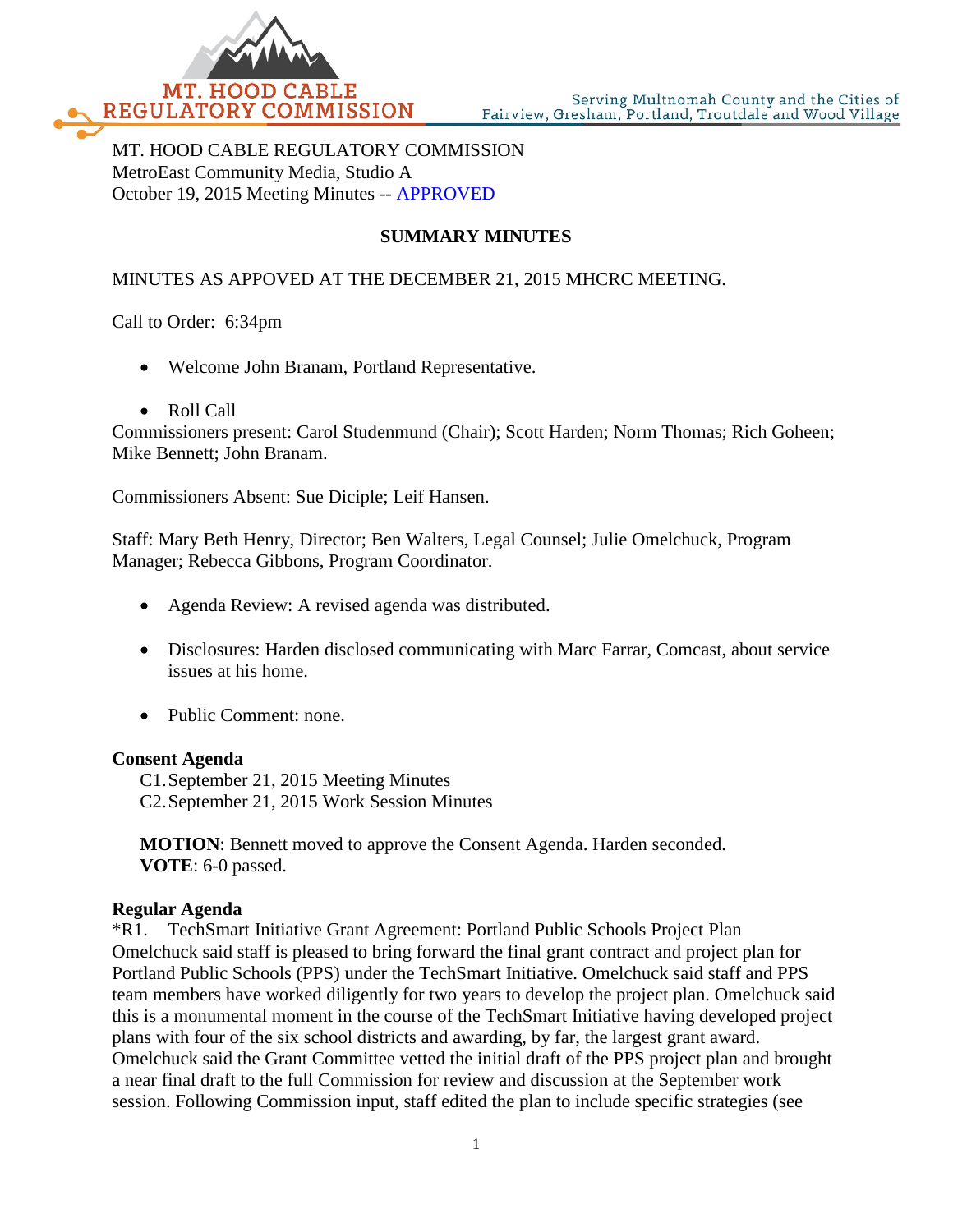pages 10 and 13 of the draft included in the meeting packet) to address the racial achievement gap. Omelchuck introduced Ewan Brawley, Senior Director for Instruction, Curriculum and Assessment at PPS.

Brawley thanked the Commission on behalf of Superintendent Smith and the team that worked on the project plan. Brawley said the project plan supports the District's  $3<sup>rd</sup>$  grade reading priority. Brawley said the Commission's partnership came at a pivotal moment to assist the District to investigate transformative curriculum that benefits all children. Brawley said closing the achievement gap is a priority. Brawley said the project plan has the support of Superintendent Smith and PPS Board Executive Committee.

In response to a question from Thomas about the type of devices used, Omelchuck said the project is focused on investigating and piloting different technology and digital curriculum. Omelchuck said the plan calls for scaling what works.

Bennett requested that staff and the PPS project team report back to the Commission semiannually on the successes and challenges along the way. Thomas concurred.

Branam said he appreciates the grant focusing on the long standing racial achievement gap. Branam said technology can be an effective tool, but changing teaching and learning practices is key.

In response to a question from Harden about the number of English Language Learner students impacted by the grant, Brawley said it would depend on which schools are selected to participate. Omelchuck said the process for selecting the pilot schools includes looking at the student cohorts that need assistance.

Branam volunteer to assist, if needed, in the process to develop criteria for selecting pilot schools. Omelchuck said staff welcomes the input.

In response to a question from Goheen about the roll out to all schools in the district, Brawley said he didn't know the costs or specific details at this point, but confirmed there is a sustainability component inherent to the implementation and success of the program.

**MOTION**: Goheen moved to approve the TechSmart Initiative Grant Agreement with Portland Public Schools. Thomas seconded.

**DISCUSSION:** none. **VOTE**: 6-0 passed

R2. MHCRC Year-End Financial Report – Unaudited (Information Only) Omelchuck said the Year-End Financial Report is an unaudited report prepared by staff as information only for the Commission. Omelchuck introduced Janice Hammond Getten, City of Portland Senior Financial Analyst.

Hammond Getten gave an overview of the report:

• The MHCRC collected about \$8.6 million in franchise fees.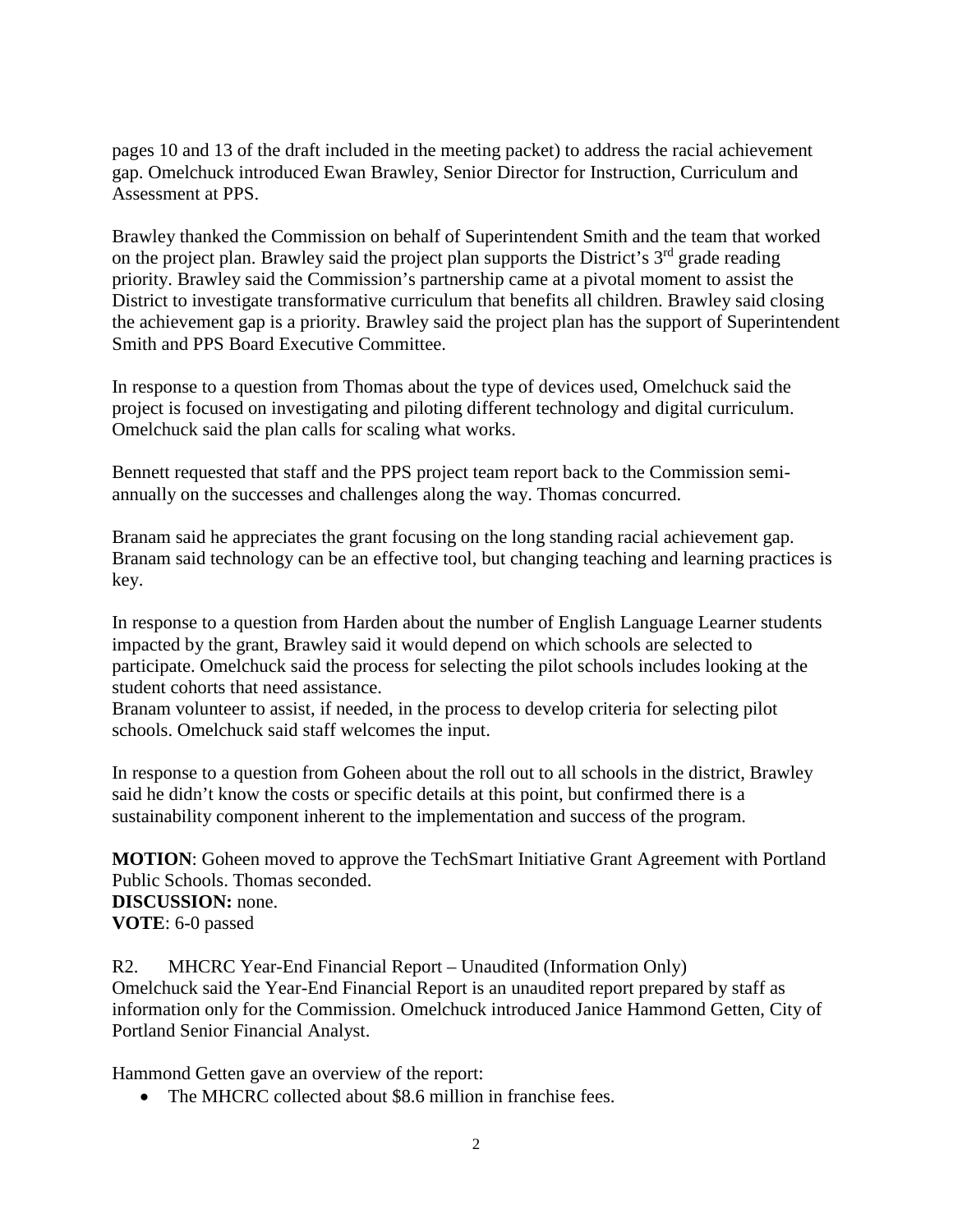- The MHCRC collected about \$5.1 million in PEG/I-Net fee revenues; a 2.8% increase from the previous fiscal year.
- The MHCRC oversaw the disbursement of \$1.8 million in operational dollars and \$1.5 million in capital support to PCM and MetroEast.
- The MHCRC granted \$3.1 million through the Community Grants program.

Revenues and expenditures were depicted in narrative and graph format in the report.

In response to a question from Branam about subscribership projection modelling, Henry said staff has had discussions with Jurisdiction staff about the flattening of revenues. Henry said subscribership in the Portland metro area is a moving target so far. Henry said that while there has been a decrease in subscribers, revenues have increased slightly due to service rate increase. Omelchuck said PCM and MetroEast are aware of the trends and that grant funds awarded into the community represent funds collected to date. Henry said staff is tracking trade press and FCC proceedings that could impact revenues. Henry said factors that impact revenues come from many directions, therefore the future is difficult to model.

### Staff Activity Reports and Updates

- FCC: Henry said Chair Studenmund is scheduled to participate on an FCC panel on closed captioning in Washington, DC.
- TechSmart Initiative: Omelchuck said staff is working with the staff at Centennial and Gresham Barlow school districts on project plans. Goheen reported that he, Studenmund, Thomas and Harden attended a Reynolds School Board meeting to present a \$1.3 million dollar check to commemorate the recent grant award.

Goheen said he would like the Grant Committee and the Commission to begin thinking about future funding patterns as it relates to funding personnel capital costs. Goheen said he wonders about how the grant funding support for personnel costs during the project helps or hinders the districts to fund the personnel needed long term.

Branam said that there are lots of opportunities for the districts to save money around traditional curricula adoption and shift the savings to personnel to fill the gap. Branam said he agrees that the districts may need more help to think creatively around how to shift costs. Branam said the MHCRC grant funding represents the best potential for our students that he's seen because the funding supports deep changes in teaching and learning practices. Branam suggested that MHCRC and staff engaging with City Club and others to share with the broader community the lessons learned from the TechSmart Initiative.

Studenmund directed the Grant Committee to continue the discussion further.

• Digital Equity Action Plan: Henry said the City of Portland Office for Community Technology and Multnomah County Library partnered to develop a digital equity action plan for the county. Henry said the plan is developing through a series of workshops that involve non-profit and business community members. Henry said the first of the three workshops garnered 46 attendees representing 30 organizations. Henry said City Club is holding a Friday Forum on digital equity and participates in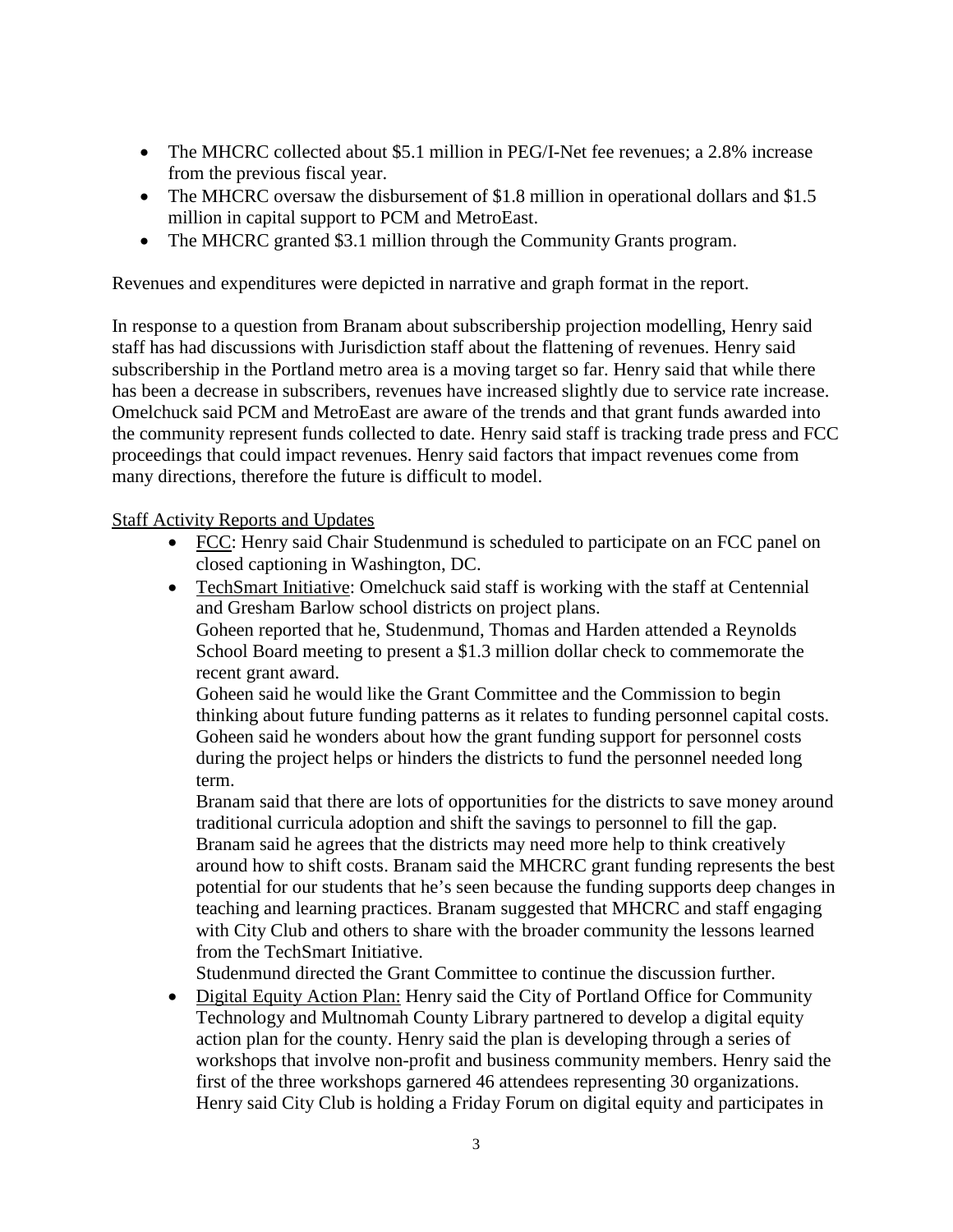the digital equity action plan are invited to participate. Henry said the second workshop is scheduled for Nov 6. Henry said the plan will include goals, objectives and strategies for digital inclusion.

- I-Net End-Fund: Gibbons said that under a franchise side letter agreement, Comcast retained the funds remaining in the I-Net Fund at the conclusion of the prior cable franchise. Gibbons said that under the renewed franchise, the MHCRC collects and administers all PEG/I-Net funds received. The I-Net fund retained by Comcast is now referred to as the I-Net End Fund. Gibbons said the 2015 starting balance for the I-Net End Fund was about \$4.1 million. Gibbons said that these funds may be used to offset construction costs of line extensions that exceed the Standard Installation formula. Gibbons said two small business in Portland contacted staff because the service installation quotes they received from Comcast weren't affordable. Through conversations with Comcast, Gibbons said staff developed a process for approve sites such as this for service installations paid for out of the I-Net End Fund. Gibbons said the  $1<sup>st</sup>$  site was constructed this summer at a cost of \$90,000 (the high cost is due mostly to permitting and undergrounding costs in the Portland downtown core). Gibbons said a second site in under construction and is expected to cost about \$75,000.
- Other: none.

# Committee Reports

- Finance Committee: The Committee is scheduled to meet to review audit findings in early December.
- Grant Committee: none.
- PCM Board Appointee: Studenmund said the PCM Board approved a plan to replenish capital funds by February 2017.
- MetroEast Board Appointee: Thomas said the Board is scheduled to meet on Wednesday.

# New Business; Commissioner Open Comment

Studenmund asked Commissioners to be aware that the December meeting is the Monday of Christmas week. Studenmund asked Commissioners to let staff know if they have a conflict.

# Franchisee Activity Report

• Comcast: Tim Goodman, Comcast Director of Government Affairs, showcased the Xfinity My Account app that allows subscribers to take a picture of their credit card to pay their bill. Goodman said Comcast is also offering American Sign Language tutorials on how to turn closed captioning on and off. Goodman said the X1 box is available in Spanish.

Studenmund asked if the tutorials are captioned for people that are hard of hearing. Goodman said he would check and report back to the Commission.

• CenturyLink: Stewart, CenturyLink, said community of Maywood Park has approached CenturyLink about a franchise agreement.